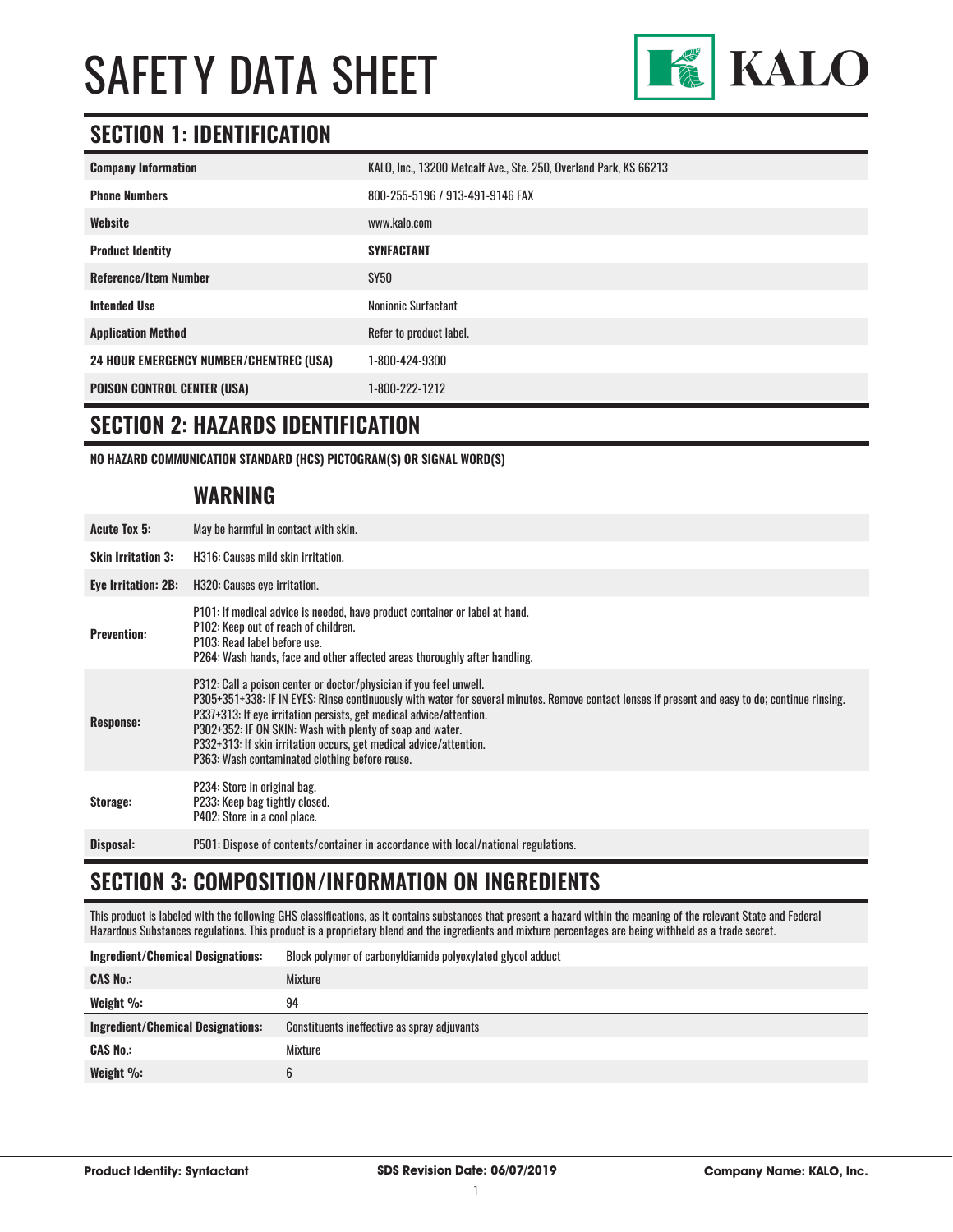

#### **SECTION 4: FIRST AID MEASURES**

#### **[DESCRIPTIONS]**

| General:    | In all cases of doubt, or when symptoms persist, seek medical attention. Never give anything by mouth to an unconscious person.                                                                                                         |
|-------------|-----------------------------------------------------------------------------------------------------------------------------------------------------------------------------------------------------------------------------------------|
| Inhalation: | Remove to fresh air. Keep patient warm and at rest. If breathing is irregular or stopped, give artificial respiration. If unconscious, place in the recovery<br>position and obtain immediate medical attention. Give nothing by mouth. |
| Eyes:       | Irrigate copiously with clean fresh water for at least 10 minutes, holding the eyelids apart and seek medical attention.                                                                                                                |
| Skin:       | Remove contaminated clothing. Wash skin thoroughly with soap and water or use a recognized skin cleanser. Do NOT use solvents or thinners.                                                                                              |
| Ingestion:  | If accidentally swallowed, obtain immediate medical attention. Keep at rest. Do NOT induce vomiting.                                                                                                                                    |
|             | [MOST IMPORTANT SYMPTOMS AND EFFECTS, BOTH ACUTE AND DELAYED]                                                                                                                                                                           |
| Overview:   | No adverse symptoms or effects anticipated under normal handling conditions. See Section 2 for further details.                                                                                                                         |
| Eyes:       | <b>Causes eve irritation.</b>                                                                                                                                                                                                           |
| Skin:       | Causes mild skin irritation.                                                                                                                                                                                                            |
|             |                                                                                                                                                                                                                                         |

### **SECTION 5: FIREFIGHTING MEASURES**

| <b>Extinguishing Media:</b>     | Alcohol resistant foam, CO <sup>2</sup> , dry chemical, fog or water spray. Do not use water jet.                                                                                                                                                                                                                                                      |
|---------------------------------|--------------------------------------------------------------------------------------------------------------------------------------------------------------------------------------------------------------------------------------------------------------------------------------------------------------------------------------------------------|
| <b>Special Hazards:</b>         | Combustion may yield smoke, carbon monoxide, and other products of incomplete combustion. Oxides of sulfur, nitrogen or phosphorus may<br>also be formed. Never use welding or cutting torches on or near container, even if empty.                                                                                                                    |
| <b>Advice For Firefighters:</b> | Evacuate area. Prevent contamination from run-off of adjacent areas, streams, drinking water and sewers. Do not flush down sewers or other<br>drainage systems. Exposed firefighters must wear standard protective equipment and in enclosed areas self-contained breathing apparatus.<br>Use water-spray to cool fire-exposed surfaces and personnel. |

#### **SECTION 6: ACCIDENTAL RELEASE MEASURES**

| <b>Precautions/Procedures:</b>                                         | Keep all sources of ignition away from spill/release. In case of a major spill or spillage in a confined space evacuate the area and<br>check vapor levels.                                                                                                                                                                                                                                                                                                                                                                                                                                                                                                               |
|------------------------------------------------------------------------|---------------------------------------------------------------------------------------------------------------------------------------------------------------------------------------------------------------------------------------------------------------------------------------------------------------------------------------------------------------------------------------------------------------------------------------------------------------------------------------------------------------------------------------------------------------------------------------------------------------------------------------------------------------------------|
| <b>Environmental Precautions:</b>                                      | Do not allow spills to enter drains or water courses.                                                                                                                                                                                                                                                                                                                                                                                                                                                                                                                                                                                                                     |
| <b>Methods and Material For</b><br><b>Containment and Cleaning Up:</b> | Ventilate the area and avoid breathing vapors. Take the personal protective measures listed in Section 8. Contain and absorb spillage<br>with non-combustible materials (e.g. sand/earth/vermiculite). Place in closed containers outside buildings and dispose of according<br>to the Waste Regulations (see Section 13). Clean, preferably with a detergent. Do not use solvents. Do not allow spills to enter drains<br>or water courses. If drains, sewers, streams or lakes are contaminated, inform the local water company immediately. In the case of<br>contamination of rivers, streams, or lakes, the Environmental Protection Agency should also be informed. |

### **SECTION 7: HANDLING AND STORAGE**

| <b>Precautions For Safe Handling:</b> | Do not get in eyes, on skin, or on clothing. Do not breathe vapors or mists. Keep container closed. Use only with adequate<br>ventilation. Use good personal hygiene practices. Wash hands before eating, drinking, smoking. Remove contaminated clothing<br>and wash before reuse. Destroy contaminated belts and shoes and other items that cannot be decontaminated. Have eyewash<br>accessible to use in handling area. See Section 2 for further details. |
|---------------------------------------|----------------------------------------------------------------------------------------------------------------------------------------------------------------------------------------------------------------------------------------------------------------------------------------------------------------------------------------------------------------------------------------------------------------------------------------------------------------|
| <b>Conditions For Safe Storage:</b>   | Store in a cool, dry place away form children and animals. Store in original bag. Keep away from heat, sparks and open flame. Keep<br>tightly closed. Do not store product near strong oxidizing agents. Do not contaminate water, foodstuffs, feed or seed by storage or<br>disposal. Store above 35°F and below 120°F. See Section 2 for further details.                                                                                                    |
| <b>Incompatible Materials:</b>        | Strong oxidizers and bases.                                                                                                                                                                                                                                                                                                                                                                                                                                    |
| <b>Specific End Use(s):</b>           | See technical data sheet.                                                                                                                                                                                                                                                                                                                                                                                                                                      |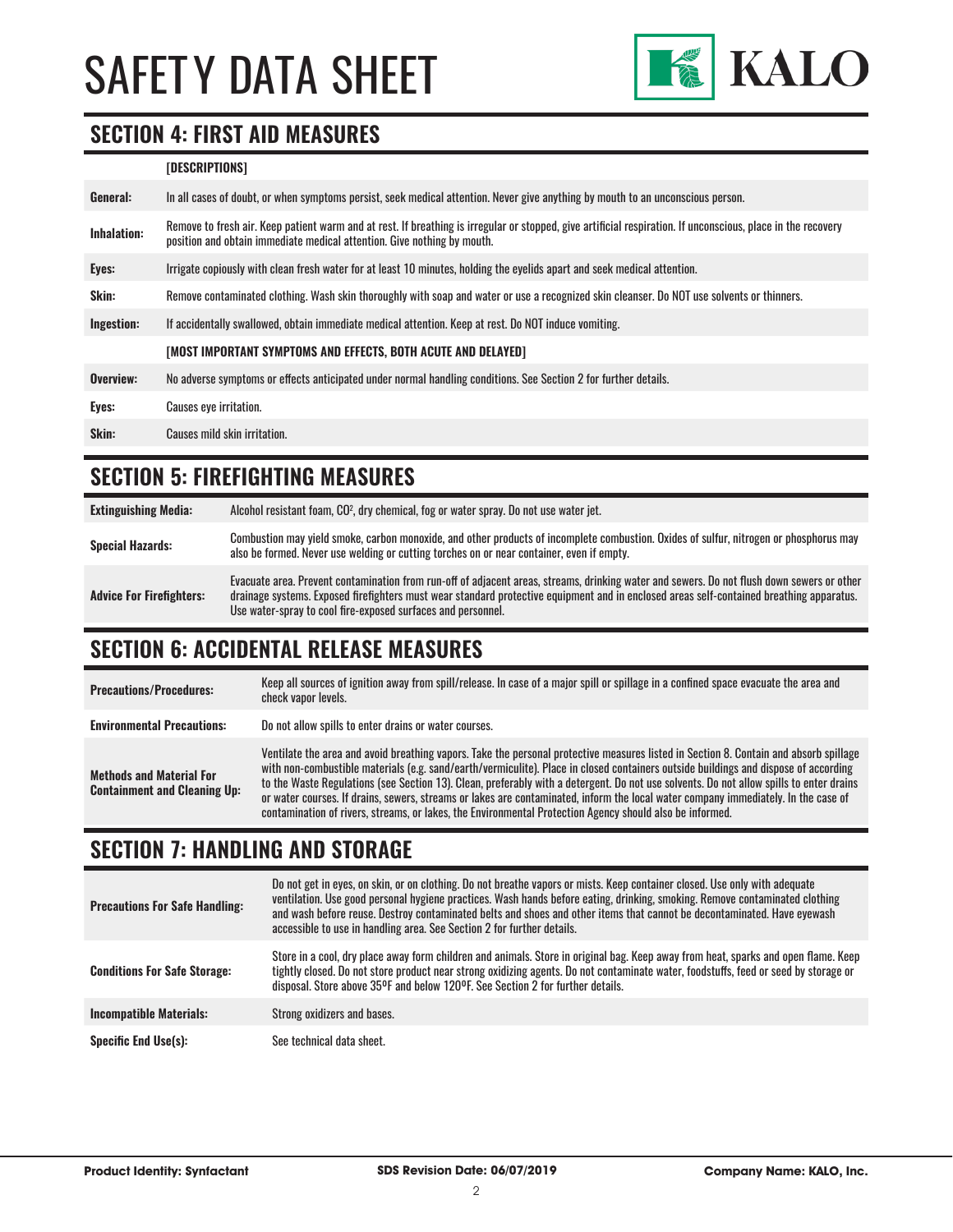

# **SECTION 8: EXPOSURE CONTROLS/PERSONAL PROTECTION**

| <b>Exposure Data:</b>        | This product contains no ingredients (at greater than 0.1%) with established limits for exposure under OSHA, ACGIH and/or NIOSH.                                                                                                                                                                                                       |
|------------------------------|----------------------------------------------------------------------------------------------------------------------------------------------------------------------------------------------------------------------------------------------------------------------------------------------------------------------------------------|
| <b>Carcinogen Data:</b>      | This product contains no ingredients (at greater than 0.1%) that are suspected of being or known to be a carcinogen under OSHA, NTP or IARC.                                                                                                                                                                                           |
|                              | <b>[PERSONAL PROTECTIVE EQUIPMENT]</b>                                                                                                                                                                                                                                                                                                 |
| <b>Respiratory:</b>          | If workers are exposed to concentrations above the exposure limit, they must use the appropriate certified respirators.                                                                                                                                                                                                                |
| Eyes:                        | Wear safety eyewear (e.g. safety spectacles/goggles/visors) to protect against the splash of liquids.                                                                                                                                                                                                                                  |
| Skin:                        | Overalls, which cover the body, arms, and legs, should be worn. Skin should not be exposed. All parts of the body should be washed after<br>contact.                                                                                                                                                                                   |
| <b>Engineering Controls:</b> | Provide adequate ventilation. Where reasonably practicable, this should be achieved by the use of local exhaust ventilation and good general<br>extraction. If these are not sufficient to maintain concentrations of particulates, and any vapor below occupational exposure limits, suitable<br>respiratory protection must be worn. |
| <b>Other Work Practices:</b> | See technical data sheet.                                                                                                                                                                                                                                                                                                              |

# **SECTION 9: PHYSICAL AND CHEMICAL PROPERTIES**

| Appearance:                                       | <b>Free Flowing White Granule</b>                                                                                                                                                                                     |
|---------------------------------------------------|-----------------------------------------------------------------------------------------------------------------------------------------------------------------------------------------------------------------------|
| Odor:                                             | Mild                                                                                                                                                                                                                  |
| <b>Odor Threshold:</b>                            | <b>Not Measured</b>                                                                                                                                                                                                   |
| pH:                                               | $5.0 - 7.0$                                                                                                                                                                                                           |
| <b>Specific Gravity:</b>                          | <b>Not Measured</b>                                                                                                                                                                                                   |
| <b>Flashpoint:</b>                                | Does Not Flash                                                                                                                                                                                                        |
| <b>Solubility in Water:</b>                       | Soluble                                                                                                                                                                                                               |
| Viscosity (cSt):                                  | <b>Not Measured</b>                                                                                                                                                                                                   |
| $VOC\%$ :                                         | <b>Not Measured</b>                                                                                                                                                                                                   |
| <b>Particle Size:</b>                             | 80-100 mesh US                                                                                                                                                                                                        |
| <b>Density:</b>                                   | 31-35 lb/cu ft                                                                                                                                                                                                        |
| <b>Melting/Freezing Points:</b>                   | <b>Not Measured</b>                                                                                                                                                                                                   |
| Initial Boiling Point/Range (OF/OC):              | <b>Not Measured</b>                                                                                                                                                                                                   |
| <b>Flammability (Solid, Gas):</b>                 | <b>Not Measured</b>                                                                                                                                                                                                   |
| <b>Upper Flammability/Explosive Limits:</b>       | <b>Not Measured</b>                                                                                                                                                                                                   |
| <b>Lower Flammability/Explosive Limits:</b>       | <b>Not Measured</b>                                                                                                                                                                                                   |
| <b>Decomposition Temperature:</b>                 | <b>Not Measured</b>                                                                                                                                                                                                   |
| <b>Auto-Ignition Temperature:</b>                 | <b>Not Measured</b>                                                                                                                                                                                                   |
| Partition Co-Efficient n-octanol/water (Log Kow): | <b>Not Measured</b>                                                                                                                                                                                                   |
| <b>Evaporation Rate (Ether=1):</b>                | <b>Not Measured</b>                                                                                                                                                                                                   |
| Other:                                            | These physical data are typical values based on material tested but may vary from sample to sample. Typical<br>values should not be construed as a guaranteed analysis of any specific lot or as specification items. |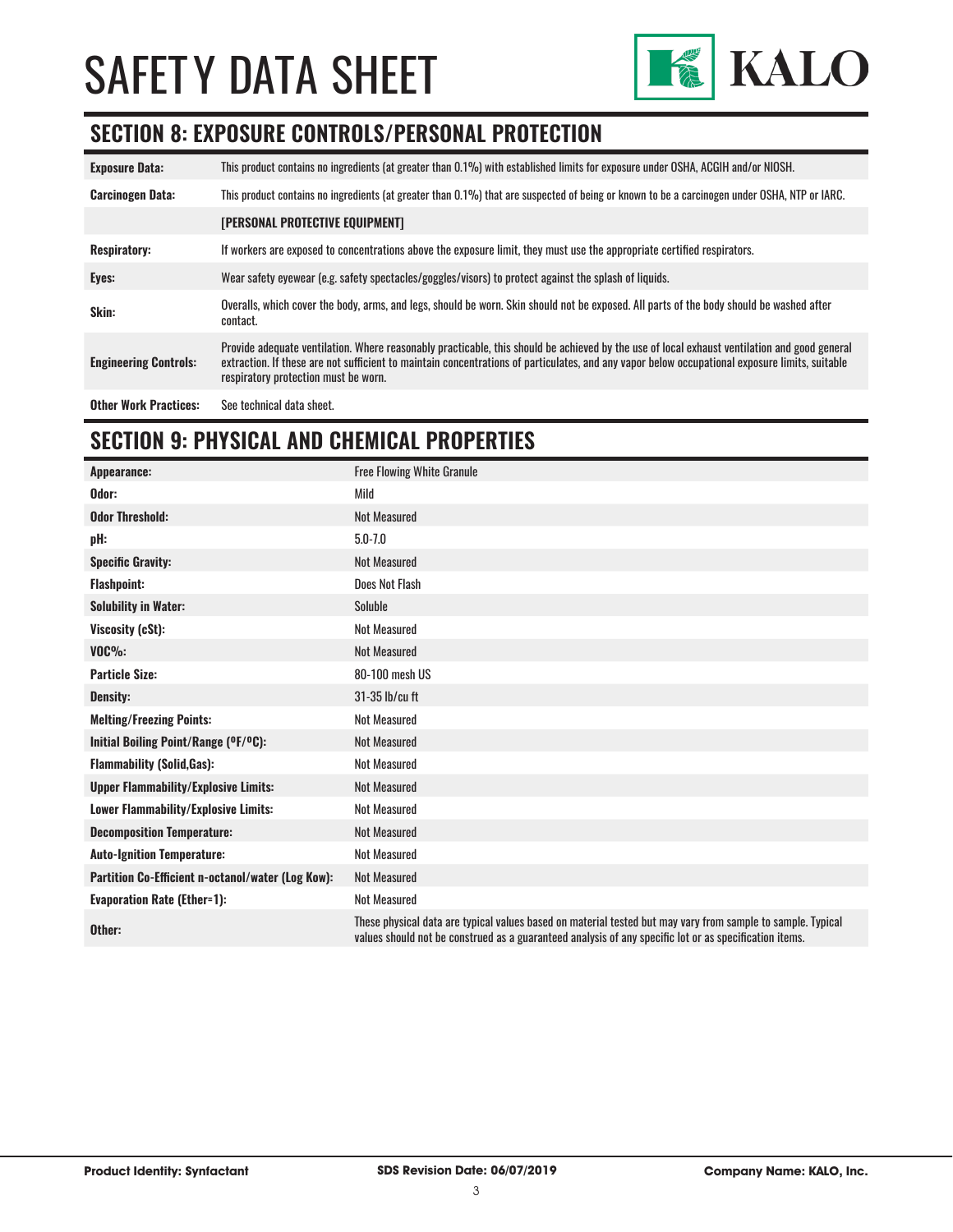

# **SECTION 10: STABILITY AND REACTIVITY**

| <b>Reactivity:</b>                       | Not chemically reactive.                                       |
|------------------------------------------|----------------------------------------------------------------|
| <b>Chemical Stability:</b>               | Stable under normal ambient and anticipated conditions of use. |
| <b>Hazardous Reactions:</b>              | Hazardous reactions not anticipated.                           |
| <b>Conditions To Avoid:</b>              | Extreme heat or spark. Avoid all possible sources of ignition. |
| <b>Incompatible Materials:</b>           | Strong oxidizers and bases.                                    |
| <b>Hazardous Decomposition Products:</b> | Carbon monoxide and carbon dioxide from burning.               |

# **SECTION 11: TOXICOLOGICAL INFORMATION**

|                                                                 | [ACUTE TOXICITY ESTIMATE]                                   |                            |
|-----------------------------------------------------------------|-------------------------------------------------------------|----------------------------|
| Ingredients:                                                    | Block polymer of carbonyldiamide polyoxylated glycol adduct |                            |
| Oral LD50mg/kg:                                                 | >2,000.00 mg/kg                                             |                            |
| Skin LD50mg/kg:                                                 | >5,000.00 mg/kg                                             |                            |
| Inhalation Vapor LC50mg/L/4hr:                                  | No Data Available                                           |                            |
| Inhalation Dust/Mist LC50mg/L/4hr:                              | No Data Available                                           |                            |
| <b>ITEM</b>                                                     | <b>HAZARD</b>                                               | <b>CATEGORY</b>            |
| <b>Acute Toxicity (mouth):</b>                                  | <b>Not Applicable</b>                                       | $\overline{\phantom{a}}$ . |
| <b>Acute Toxicity (skin):</b>                                   | <b>Not Applicable</b>                                       | $\overline{\phantom{a}}$   |
| <b>Acute Toxicity (inhalation):</b>                             | <b>Not Applicable</b>                                       | $\overline{\phantom{a}}$ . |
| <b>Skin Corrosion/Irritation:</b>                               | <b>Causes mild skin irritation.</b>                         | 3                          |
| <b>Eye Damage/Irritation:</b>                                   | <b>Causes eye irritation.</b>                               | 2B                         |
| <b>Sensitization (respiratory):</b>                             | Not Applicable                                              | $\overline{\phantom{a}}$   |
| <b>Sensitization (skin):</b>                                    | <b>Not Applicable</b>                                       | $\overline{\phantom{a}}$   |
| <b>Germ Toxicity:</b>                                           | <b>Not Applicable</b>                                       | $\overline{\phantom{a}}$   |
| <b>Carcinogenicity:</b>                                         | <b>Not Applicable</b>                                       | $\overline{\phantom{a}}$ . |
| <b>Reproductive Toxicity:</b>                                   | <b>Not Applicable</b>                                       | $\qquad \qquad -$          |
| <b>Specific Target Organ Systemic Toxicity-Single Exposure:</b> | <b>Not Applicable</b>                                       | $\overline{\phantom{m}}$   |
| Specific Target Organ Systemic Toxicity-Repeated Exposure:      | Not Applicable                                              | $\overline{\phantom{a}}$   |
| <b>Aspiration Hazard:</b>                                       | <b>Not Applicable</b>                                       | $\overline{\phantom{a}}$   |

# **SECTION 12: ECOLOGICAL INFORMATION**

| Toxicity:                              | No additional information provided for this product. Not for use in aquatic settings. |
|----------------------------------------|---------------------------------------------------------------------------------------|
| <b>Persistence and Degradability:</b>  | There is no data available on the preparation itself.                                 |
| <b>Bioaccumulative Potential:</b>      | Not measured.                                                                         |
| <b>Mobility In Soil:</b>               | No data available.                                                                    |
| <b>Results of PBT and vPvB Assess:</b> | This product contains no PBT/vPvB chemicals.                                          |
| <b>Other Adverse Effects:</b>          | No data available.                                                                    |